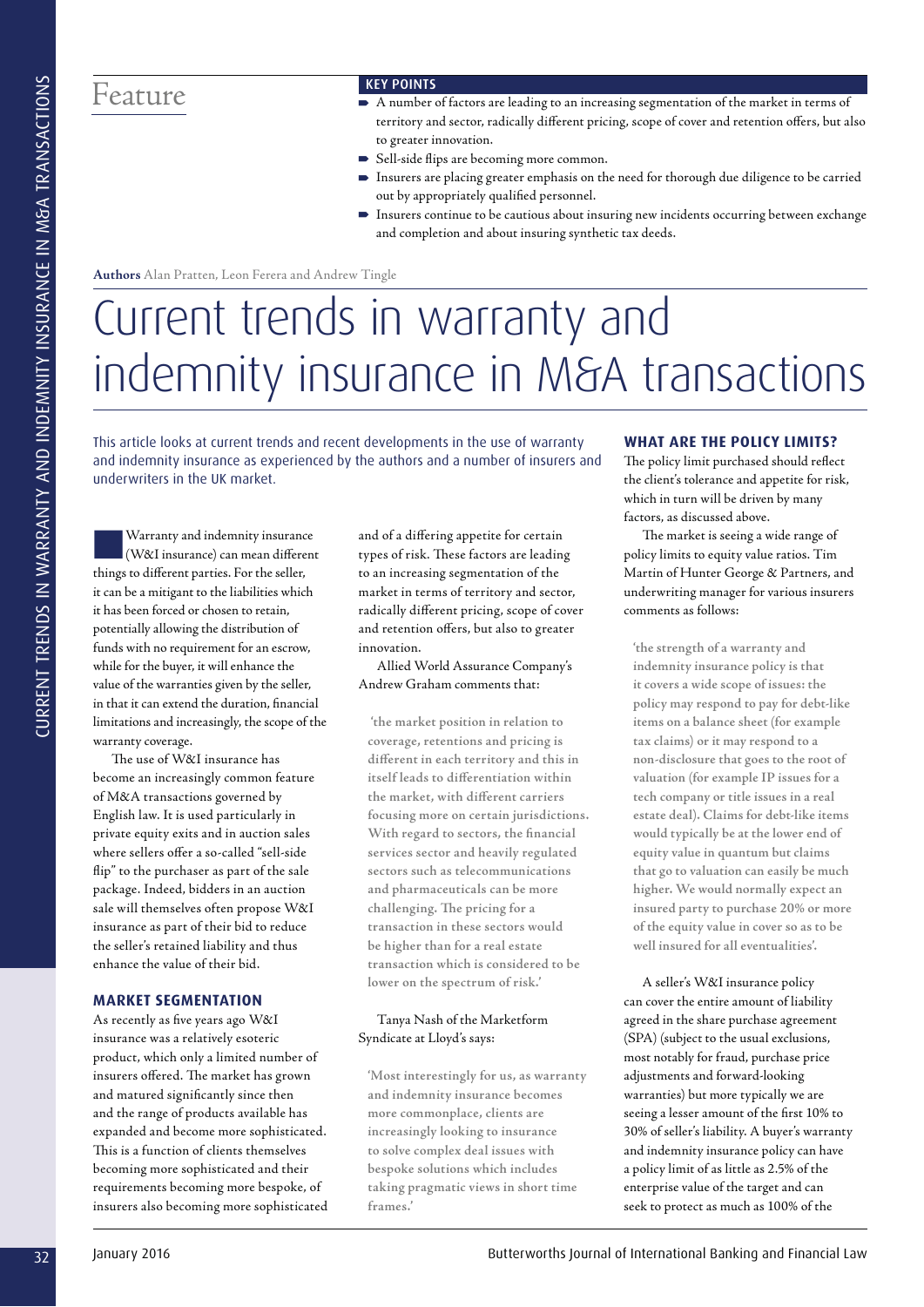Feature

**disclosed as part of the transaction. If it is not treated as disclosed, which is often the case in the US, we can live with this but we would expect a very thorough and robust due diligence and** 

The scope of due diligence is key. Allied World Assurance Company's Graham

 **'a potentially challenging area for underwriters at the moment is where the due diligence process is extremely targeted and narrow in focus. While** 

**disclosure process'.**

believes:

### *Biog box*

Alan Pratten is Managing Director of Major Risks/M&A Practice at Arthur J Gallagher. His area of expertise lies within insurance solutions for Mergers & Acquisitions, Major Clients and Litigation arena risks. He gained his Associateship of the Chartered Insurance Institute in 1990 and MBA in 1998, and he is also a member of the MBO team of Heath Lambert selling to Arthur J Gallagher in 2010.

Email: alan\_pratten@ajg.com / www.linkedin.com/pub/alan-pratten

enterprise value, although a typical range is 10% to 30% of the enterprise value.

As for retention amounts, 1% of enterprise value is the most common retention for non-real estate policies, although there is a downward trend and real estate policies can have retentions of as little as 0.1% of enterprise value.

# **SELL-SIDE FLIPS**

33 Butter is the control of the control of the control of the control of the control of the control of the control of the control of the control of the control of the control of the control of the control of the control o Sell-side flips are becoming more common. A sell-side flip involves the seller's broker approaching the insurance market for indicative terms, normally including pricing, with the intention that the W&I insurance policy will ultimately be purchased in the name of the buyer (albeit commonly paid for by the seller). The significant challenge here is that any data on the insurance broker's file at the time of the transfer from working with the seller to the buyer will automatically become the file of the buyer and sellers should always be reminded of this issue. If all material information has been disclosed to the buyer, then this should not be a problem. However, a seller should, for example, be wary about expressing surprise that a buyer's due diligence on a given matter has not been as extensive as it would expect, as this could result in the scope of cover which the buyer will ultimately have being limited and exclusions applying, thereby making it harder for the buyer to claim under a policy than it would otherwise expect.

# **KNOWLEDGE**

W&I insurance is priced on the basis that its purpose is to cover unknown risks, the scope for which has supposedly been reduced by a rigorous disclosure and due diligence process. Problems of which the insured is already aware, for example, risks uncovered in due diligence are not typically covered, nor are indemnities for known risks although there are still policies available to cover a number of specifically designed risks identified in the specific indemnities clause of a share purchase agreement. (An example of an insurable indemnity would be an indemnity for a

risk of the Pensions Regulator finding a way through any barriers which the parties have sought to put in place to ringfence the target from any pension underfunding, although pure pension underfunding tends to remain a marketwide exclusion.) For this reason, insurers will invariably wish to ensure that the due diligence and disclosure process have been properly undertaken and, related to that, to pin down which persons within the insured (which is usually a corporate entity) have been most closely involved in the diligence process and who are therefore most likely to be aware of any problems.

In recent years, the insured (along with their brokers and advisers) have frequently sought to limit the knowledge of the policyholder to the knowledge of a short list of specified individuals.

The starting point in any insurance contract (in particular when considering the insured's implied duty of "utmost good faith" and to disclose all material facts) is the knowledge of the policyholder. In recent years, the insured (along with its brokers and advisers) have frequently sought to limit the knowledge of the policyholder to the knowledge of a short list of specified individuals. This is not ideal for insurers given the difficulty in proving what an individual did or did not know (particularly if the relevant individuals have left the insured party before a claim arises) but insurers do accept it provided that they can verify that the named individuals are the correct people who did indeed carry out or oversee all significant areas of the due diligence process.

Rowan Bamford of Ironshore comments that:

 **'knowledge needs to be linked to individuals who are involved in the deal but we are relaxed about limiting the exclusion to the** *actual* **knowledge of those individuals. We would prefer the dataroom to be treated as** 

**this approach is entirely reasonable on a stand-alone corporate transaction, it potentially provides problems for insurers, who have to make a judgment as to whether the report is a distilled product of a comprehensive review or is in itself a very limited review. Nil seller recourse structures are becoming more widespread, and while we are insuring an ever increasing number of these structures, where the seller has no "skin in the game" there is inevitably greater scrutiny on the quality of disclosure exercise and the negotiated position on the warranties. It is usually easier for insurers to take views on coverage positions on deals where the seller does have an element of residual liability on exit (save in the event of fraud), but nil-recourse structures provide an extremely attractive solution for exiting shareholders and are increasingly commonplace.'**

The production of internal due diligence reports (ie reports drafted by the party seeking to be insured) is sometimes seen where there is a trade